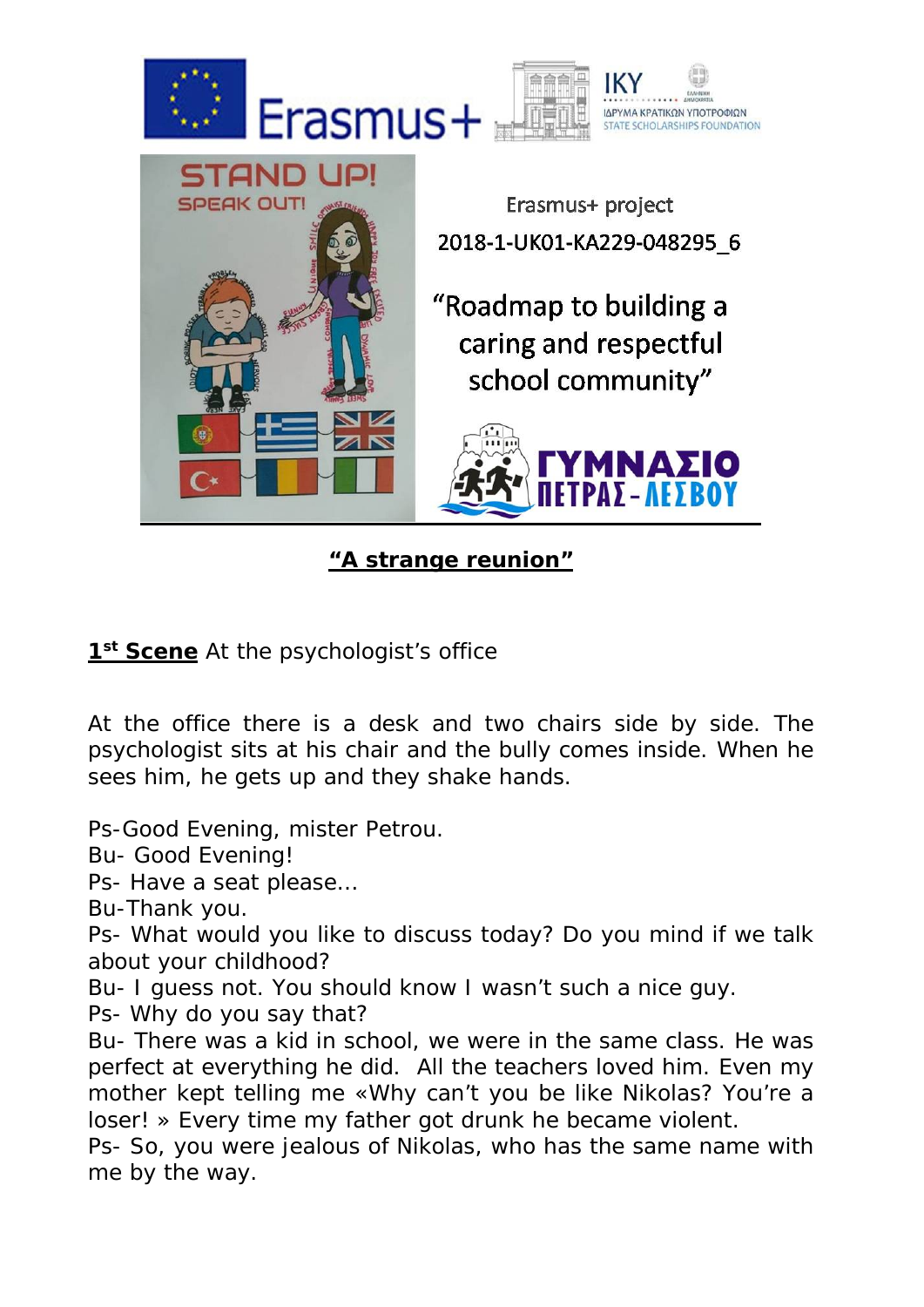Bu- I just couldn't stand the comparison any more.

Ps- How did you react on that?

Bu- Actually, eh… I was making fun of him, all the time. My friends were laughing at him too. We used to call him names, until he started to cry.

**2nd scene** In the school, many years ago.

The victim stands quiet and eats a sandwich. Next to him there is a pile of books. The bully comes close to him, he throws the books down and steps on them, then he throws the sandwich on the books…

Bully-Young: Hey geek! No matter how much you study, you will still be a loser! Victim-Young: What are you doing? Leave me alone. Bully-Young: Are you taping it? Friend of the Bully 1: I got this. Friend of the Bully 2: It's very funny, it will get lots of views. Victim-Young: Please stop! I've done nothing to you.

The friends of the victim realize what happened and run to interfere.

**3rd Scene** At the psychologist's office

Bu- It got even worse after that… Ps- What did you do next?

**4th Scene** In the school, many years ago.

The group of the bully shows the video to a group of neutrals. The victim stands away by himself. They point him and they laugh. The victim runs away when it happens. The group of the victim tries to stop him, but he leaves without saying anything. The group of the victim goes to the others.

Friend of the Bully 1: Look at this video, it is so funny. Friend of the Bully 2: Look at this geek. Bully-Young: This is the loser.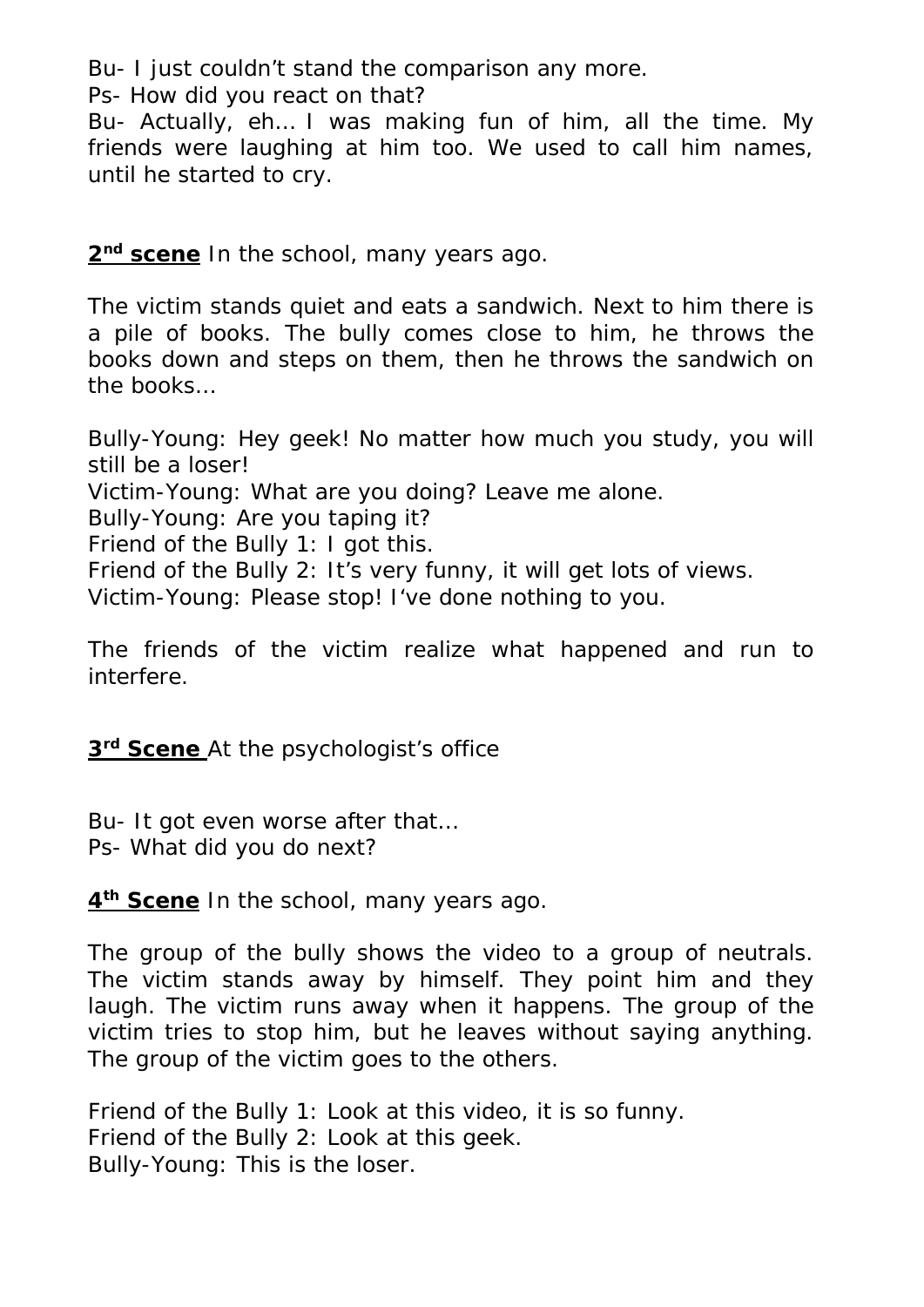The entire of the victim: Why are you doing this? What do you have to gain from this? Stop or we will tell the principle.

## **5th Scene** At the psychologist's office

Ps - Did they tell the principle after all?

Bu- They hesitated at first, but when they did it was too late…

Ps- ….You had already posted it online.

Bu- Yes. I think about it, every single day since then. I have regretted it. I wonder how he felt. I hope he doesn't hate me now for all that we've done to him.

Ps- Your story reminds me of my childhood. However I was on the other side. I was bullied, and they posted the video online too. I was deeply hurt. All the kids in my school laughed at me, for a whole year. I went home every day, I locked my door, so nobody could disturb me. I was crying for hours and hours every day. I felt rejected and insecure. At school, every time the bell was ringing for lunch time, I used to take my food from home. Every lunch time, the bullies used to come and tell me "what do you have for me today?" Then, I was feeling uncomfortable, so I was going to the bathroom. There I was locking myself, and I started thinking how can remove them from my life.

I was passing a lot of days of the week alone. I was writing in my diary my problems. Finally, all these problems made me think of suicide.

**6th Scene** In the school, many years ago.

The victim writes to his diary what he feels.

Victim-Young:

Dear Diary,

Today was the worst day of my life......I can't take it anymore… Some kids in my school are bullying me. They are teasing me and making fun of me. And if that is not enough, today I saw a video online of myself, crying while all the other kids were laughing at me. I felt devastated after seeing this video. Everybody hates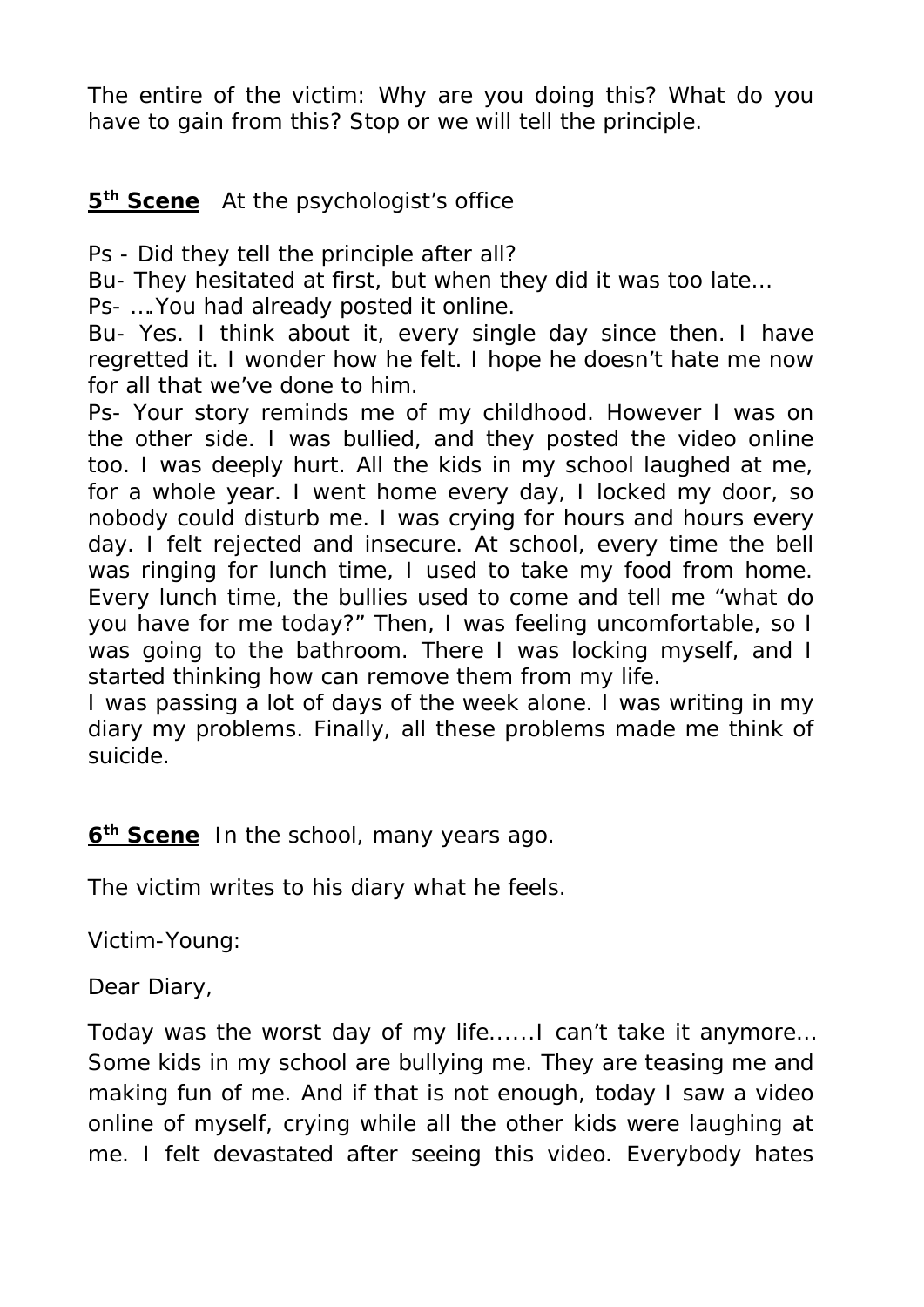me. I should be happy but everything around me is dark. I am in pain. I have no friends. It looks like you, my dear diary, you are my only friend.

The psychologist at his office, remembers the diary. It turns out he is the same person as the young victim of bullying.

Ps: Help!!!! Happiness can be found only in death. No, dear diary, I have to send these ideas away. I hope for better days and happiness.

## **7th scene** At the psychologist's office

Bu- Were they punished after all? Ps- They were punished but for me it didn't do me any good because I suffered a lot.

Bu-What happened to the bullies?

**8th Scene** In the school, many years ago.

The group of the victim and the group of the neutrals are discussing in the school's library.

Neutral 1: Hi. Friend of the victim 1: Hi. Neutral 2: Why did you go to the principal's office? Friend of the victim 1: We went to discuss what they did to Nicolas. Neutral 1: Υοu told on them? Friend of the victim 2: Someone had to do something about it. Neutral 2: Why didn't he defend himself? Friend of the victim 2: Because he was scared of them. Neutral 2: They were all suspended. They changed schools. Friend of the victim 1: That's sad but …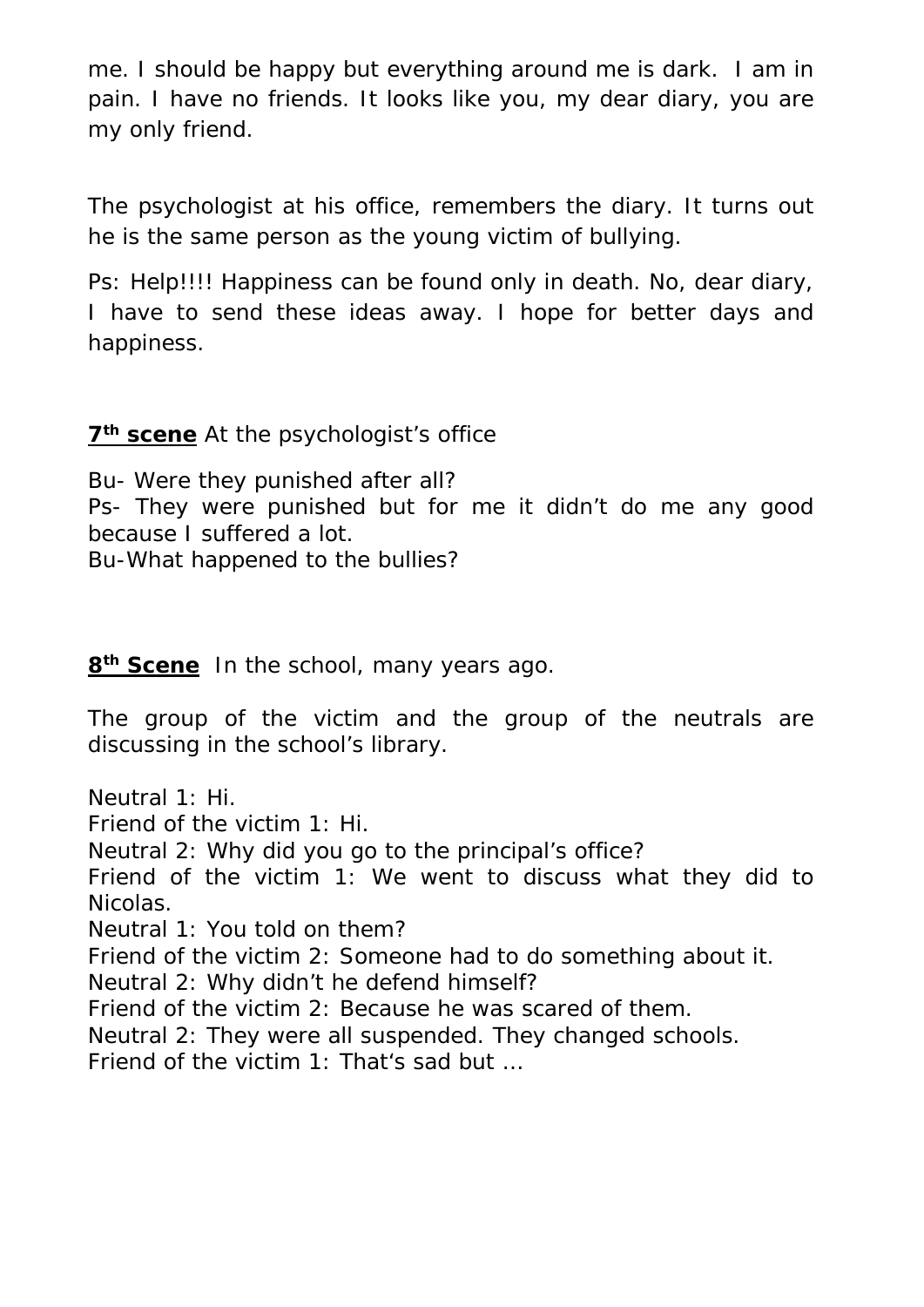**9st Scene** At the psychologist's office

Bu: Ι got suspended too because of what I did. I had to go to another school.

Ps: That sounds familiar to me, where did all that happen?

- Bu: I went to the junior high school in Petra, why?
- Ps: I went to the same school too.

Bu: Really?

Ps: What's your full name again?

Bu: Paris Petrou, do you remember me from back then?

The moment the psychologist realizes who is in front of him.

Bu: Is everything okay? Did I say anything weird?

Ps: Seriously you don't recognize me? One minute.

(The Psychologist is looking for a photo and shows it to the Bully) Bu: Is it really you? I can't believe the coincidence. I'm really sorry. I feel awful. I regret everything I did to you. I wish I could turn back in time and change everything.

Ps: Well, now that I am grown I realize the reasons that made you behave like that. I also wish you had a beautiful and happy childhood, you might have not been so cruel to me.

Bu: I hope you won't hold grudges on me. You were, and you still are a very nice guy, you didn't deserve this behavior.

Ps: Don't worry about it! Come here!

(The two of them come close and hag it's other)

Messages from the participating pupils

Bullying is a very bad thing.

Bullying hurts people.

Bullying can destroy people 's lives.

We should all do something to stop bullying.